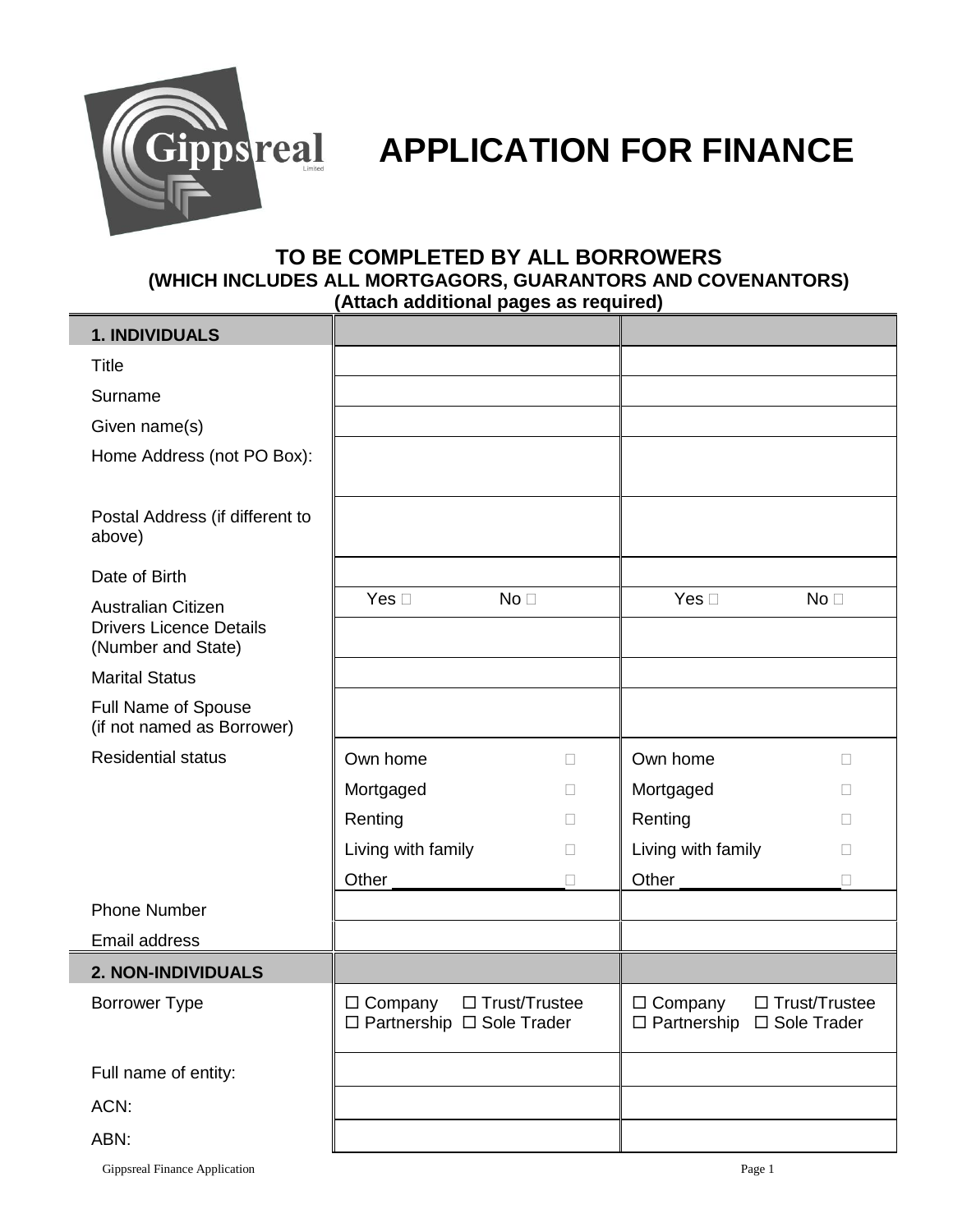| Registered for GST                                                                                                                                                                                              | Yes $\square$ | No <sub>1</sub> | Yes $\square$ | No <sub>1</sub> |
|-----------------------------------------------------------------------------------------------------------------------------------------------------------------------------------------------------------------|---------------|-----------------|---------------|-----------------|
| Address for Correspondence                                                                                                                                                                                      |               |                 |               |                 |
| Full name/s of:<br>- all company directors<br>- all trustees of a trust<br>- all partners of a partnership<br>- principal of sole trader<br>Full names of all shareholders<br>who own 25% or more of<br>shares: |               |                 |               |                 |
| If a Trust:                                                                                                                                                                                                     |               |                 |               |                 |
| - Name of Trust:                                                                                                                                                                                                |               |                 |               |                 |
| - Type of Trust:<br>- Date of establishment                                                                                                                                                                     |               |                 |               |                 |
| - Full names of all<br>beneficiaries                                                                                                                                                                            |               |                 |               |                 |
| <b>3. EMPLOYMENT DETAILS</b>                                                                                                                                                                                    |               |                 |               |                 |
| <b>Employment status</b>                                                                                                                                                                                        |               |                 |               |                 |
| Occupation<br>(For Company, Trust,<br>Partnership or Sole Trader -<br>Nature of Business)                                                                                                                       |               |                 |               |                 |
| Employer's name<br>(If self employed, Name of<br>Business)                                                                                                                                                      |               |                 |               |                 |
| <b>Employer's Address</b><br>(For Company or Sole Trader<br>- principal place of Business<br>address)                                                                                                           |               |                 |               |                 |
| Period of Current Employment<br>(For Sole Trader or Company<br>- How long trading)                                                                                                                              |               |                 |               |                 |
| <b>4. SOLICITOR DETAILS</b>                                                                                                                                                                                     |               |                 |               |                 |
| Firm<br>(name & address)                                                                                                                                                                                        |               |                 |               |                 |
| <b>Phone Number</b>                                                                                                                                                                                             |               |                 |               |                 |
| Email address                                                                                                                                                                                                   |               |                 |               |                 |
| <b>Contact Name of Solicitor</b>                                                                                                                                                                                |               |                 |               |                 |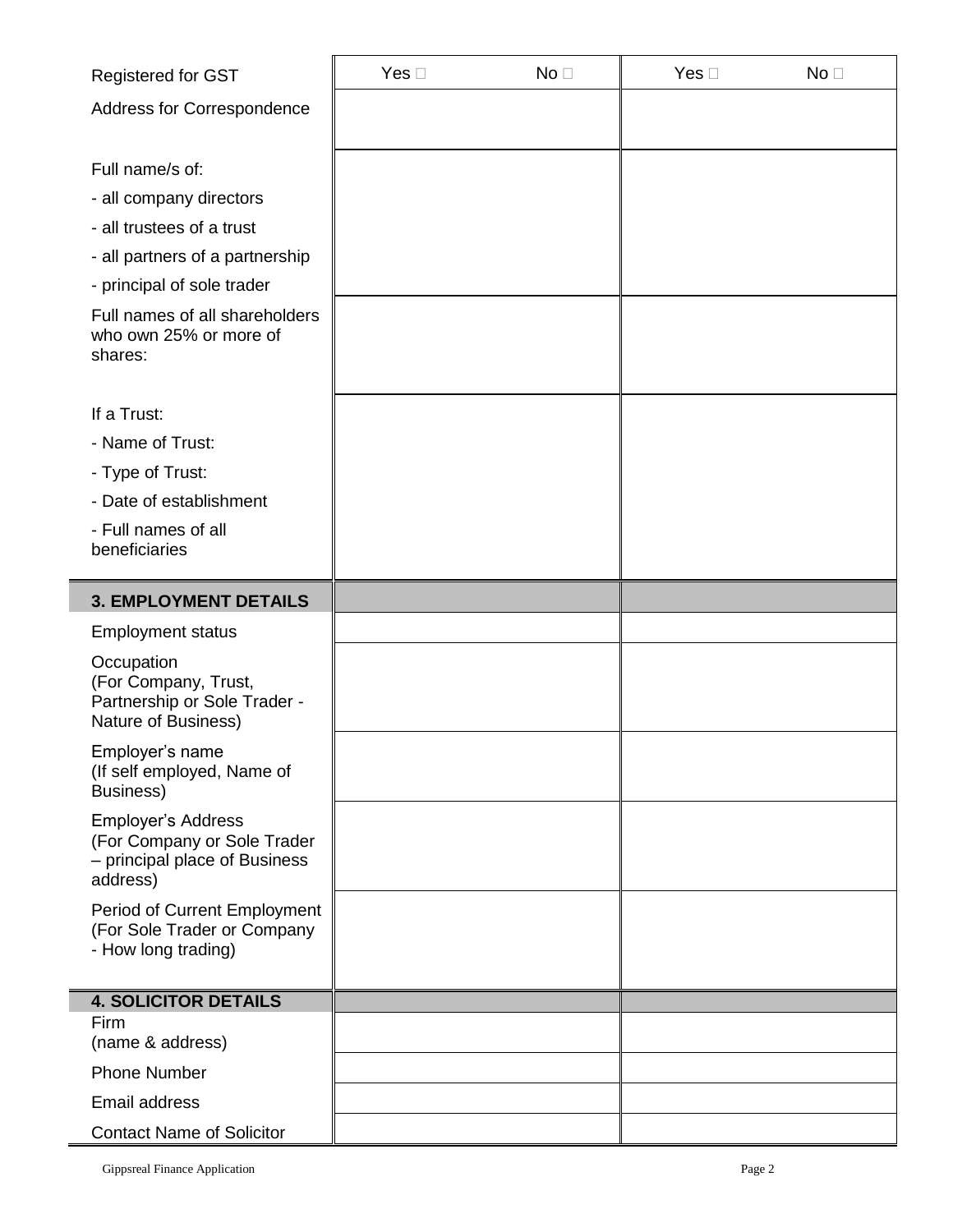| <b>5. ACCOUNTANT DETAILS</b>                                                                                                          |                                                                                                                                                                             |            |           |            |  |
|---------------------------------------------------------------------------------------------------------------------------------------|-----------------------------------------------------------------------------------------------------------------------------------------------------------------------------|------------|-----------|------------|--|
| Firm                                                                                                                                  |                                                                                                                                                                             |            |           |            |  |
| (name & address)                                                                                                                      |                                                                                                                                                                             |            |           |            |  |
| <b>Phone Number</b>                                                                                                                   |                                                                                                                                                                             |            |           |            |  |
| Email address                                                                                                                         |                                                                                                                                                                             |            |           |            |  |
| <b>Contact Name of Accountant</b>                                                                                                     |                                                                                                                                                                             |            |           |            |  |
| <b>6. FINANCIAL HISTORY</b>                                                                                                           |                                                                                                                                                                             |            | <b>NO</b> | <b>YES</b> |  |
|                                                                                                                                       | Has any Borrower or their spouse ever been declared bankrupt or insolvent, or entered                                                                                       |            |           |            |  |
|                                                                                                                                       | into any arrangement for the benefit of creditors? If yes, give details below.<br>Has any Borrower or their spouse ever been shareholders or officers of any company of     |            |           |            |  |
|                                                                                                                                       | which a manager, receiver, administrator, controller and / or liquidator has been                                                                                           |            |           |            |  |
| appointed? If yes, give details below.                                                                                                |                                                                                                                                                                             |            |           |            |  |
|                                                                                                                                       | Has any Borrower or their spouse, or any company of which any Borrower or their spouse                                                                                      |            |           |            |  |
|                                                                                                                                       | are or were a shareholder or officer of, had any court judgments entered against them? If                                                                                   |            |           |            |  |
| yes, give details below.                                                                                                              | Has any Borrower been refused credit in respect to this loan previously? If yes, give                                                                                       |            |           |            |  |
| details below.                                                                                                                        |                                                                                                                                                                             |            |           |            |  |
|                                                                                                                                       | Are the Borrowers complying with all obligations under all existing loans? If no, give details                                                                              |            |           |            |  |
| below.                                                                                                                                |                                                                                                                                                                             |            |           |            |  |
|                                                                                                                                       | Are any Borrowers experiencing financial stress from existing commitments and/or made<br>application for hardship with their existing lender/s? If yes, give details below. |            |           |            |  |
|                                                                                                                                       | Have the Borrowers paid all outstanding rates, taxes and charges in respect of all their                                                                                    |            |           |            |  |
| properties? If no, give details below.                                                                                                |                                                                                                                                                                             |            |           |            |  |
| Have all taxation liabilities been paid? If no, give details below.                                                                   |                                                                                                                                                                             |            |           |            |  |
| Has any Borrower ever been convicted of any civil contravention and/or criminal offence                                               |                                                                                                                                                                             |            |           |            |  |
| whatsoever? If yes, give details below.<br>Have any demands for payments of existing loans been satisfied? If no, give details below. |                                                                                                                                                                             |            |           |            |  |
| Are all Borrowers in good health? If no, give details below.                                                                          |                                                                                                                                                                             |            |           |            |  |
| <b>DETAILS:</b>                                                                                                                       |                                                                                                                                                                             |            |           |            |  |
|                                                                                                                                       |                                                                                                                                                                             |            |           |            |  |
|                                                                                                                                       |                                                                                                                                                                             |            |           |            |  |
|                                                                                                                                       |                                                                                                                                                                             |            |           |            |  |
| 7. LOAN REQUIRED                                                                                                                      |                                                                                                                                                                             |            |           |            |  |
|                                                                                                                                       | Amount \$                                                                                                                                                                   | Term       |           |            |  |
|                                                                                                                                       |                                                                                                                                                                             |            |           |            |  |
| Payable<br>Monthly in Arrears [<br>Annually in Advance                                                                                |                                                                                                                                                                             |            |           |            |  |
| <b>8. PURPOSE OF LOAN</b>                                                                                                             |                                                                                                                                                                             |            |           |            |  |
| Is the loan to be used wholly or predominantly for business or investment                                                             |                                                                                                                                                                             |            |           |            |  |
| purposes other than investment in residential property?                                                                               |                                                                                                                                                                             | <b>YES</b> |           | <b>NO</b>  |  |
| What is the Loan Purpose?                                                                                                             |                                                                                                                                                                             |            |           |            |  |
| E.g. purchase security property,                                                                                                      |                                                                                                                                                                             |            |           |            |  |
| purchase other asset, refinance,<br>working capital, equity release                                                                   |                                                                                                                                                                             |            |           |            |  |
| How will loan payments be met?                                                                                                        |                                                                                                                                                                             |            |           |            |  |
|                                                                                                                                       |                                                                                                                                                                             |            |           |            |  |
| <b>EXIT STRATEGY? Provide</b>                                                                                                         |                                                                                                                                                                             |            |           |            |  |
| detailed exit strategy                                                                                                                |                                                                                                                                                                             |            |           |            |  |
|                                                                                                                                       |                                                                                                                                                                             |            |           |            |  |
|                                                                                                                                       |                                                                                                                                                                             |            |           |            |  |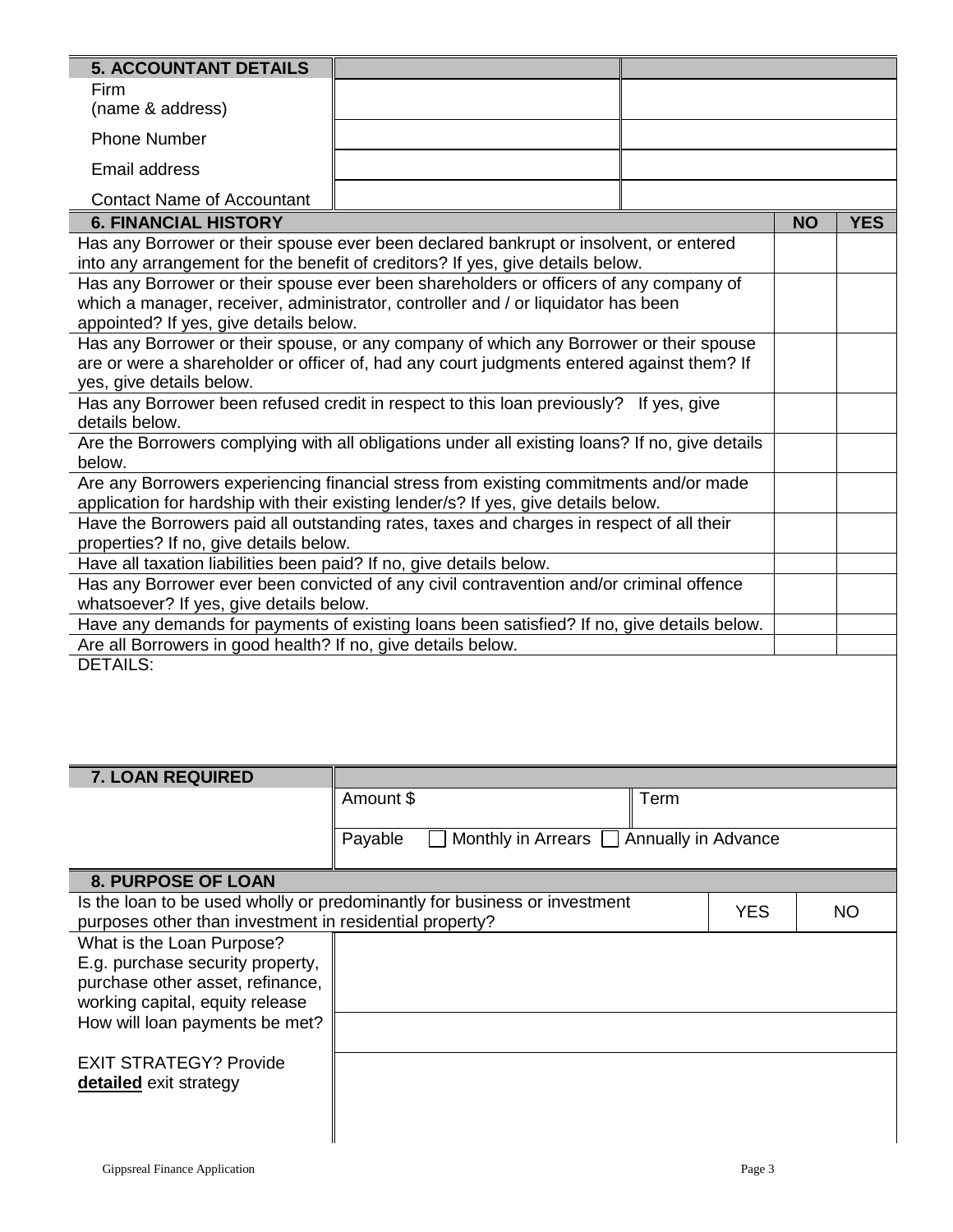| Can you meet payments without<br>selling your principal place of<br>residence and/or car? |                           |                                                                                                                                                                                                                               |                             |                             |  |
|-------------------------------------------------------------------------------------------|---------------------------|-------------------------------------------------------------------------------------------------------------------------------------------------------------------------------------------------------------------------------|-----------------------------|-----------------------------|--|
| <b>9. LOAN SECURITY</b>                                                                   |                           |                                                                                                                                                                                                                               |                             |                             |  |
| <b>Property Address</b>                                                                   |                           |                                                                                                                                                                                                                               |                             |                             |  |
| <b>Estimated Market Value</b><br>Nature of Security                                       |                           | Residential dwelling<br>$\Box$ Residential vacant land<br>$\Box$ Residential unit<br>Commercial office<br>Retail shop<br>Industrial unit<br><b>Rural Residential</b><br>Rural vacant land<br>$\blacksquare$<br>$\blacksquare$ |                             |                             |  |
| Occupancy                                                                                 |                           | Presently Occupied by Applicant<br>$\blacksquare$<br>To be leased<br>Leased for  years<br>Vacant                                                                                                                              |                             | To be occupied by Applicant |  |
| <b>Registered Proprietor</b>                                                              |                           |                                                                                                                                                                                                                               |                             |                             |  |
| Contact for access                                                                        |                           |                                                                                                                                                                                                                               |                             |                             |  |
| 10. STATEMENT OF FINANCIAL POSITION (to be completed by each Borrower)                    |                           |                                                                                                                                                                                                                               |                             |                             |  |
|                                                                                           | <b>ASSETS</b>             |                                                                                                                                                                                                                               |                             | <b>LIABILITIES</b>          |  |
| Home<br><b>Address</b>                                                                    | \$                        |                                                                                                                                                                                                                               | Home Mortgage               | \$                          |  |
| Investment property:<br><b>Address</b>                                                    | \$                        |                                                                                                                                                                                                                               | Mortgage                    | $\boldsymbol{\mathsf{S}}$   |  |
| Investment property:<br><b>Address</b>                                                    | \$                        |                                                                                                                                                                                                                               | Mortgage                    | $\mathfrak{S}$              |  |
| Motor Vehicle:<br>Make/Model/Year                                                         | \$                        |                                                                                                                                                                                                                               | Motor Vehicle<br>Loan       | \$                          |  |
| Cash<br><b>Institution</b>                                                                | \$                        |                                                                                                                                                                                                                               | Overdraft (Limit)<br>Lender | $\mathfrak{S}$              |  |
| <b>Term Deposits</b><br><b>Institution</b>                                                | \$                        |                                                                                                                                                                                                                               | <b>Credit Card</b>          | $\mathfrak{S}$              |  |
| Superannuation<br>Fund                                                                    | \$                        |                                                                                                                                                                                                                               | <b>Credit Card</b>          | $\mathfrak{S}$              |  |
| <b>Shares</b><br>Company                                                                  | \$                        |                                                                                                                                                                                                                               | <b>Credit Card</b>          | $\boldsymbol{\mathsf{S}}$   |  |
| Furniture/Valuables                                                                       | \$                        |                                                                                                                                                                                                                               | Personal Loan               | $\boldsymbol{\mathsf{S}}$   |  |
| Deposits paid                                                                             | $\overline{\mathcal{G}}$  |                                                                                                                                                                                                                               | <b>Other liabilities</b>    | $\mathfrak{S}$              |  |
| Other assets                                                                              | $\boldsymbol{\mathsf{S}}$ |                                                                                                                                                                                                                               | <b>Other liabilities</b>    | $\boldsymbol{\mathsf{S}}$   |  |
| <b>Total Assets</b>                                                                       | \$                        |                                                                                                                                                                                                                               | <b>Total Liabilities</b>    | \$                          |  |
|                                                                                           |                           |                                                                                                                                                                                                                               | <b>NET ASSETS</b>           | \$                          |  |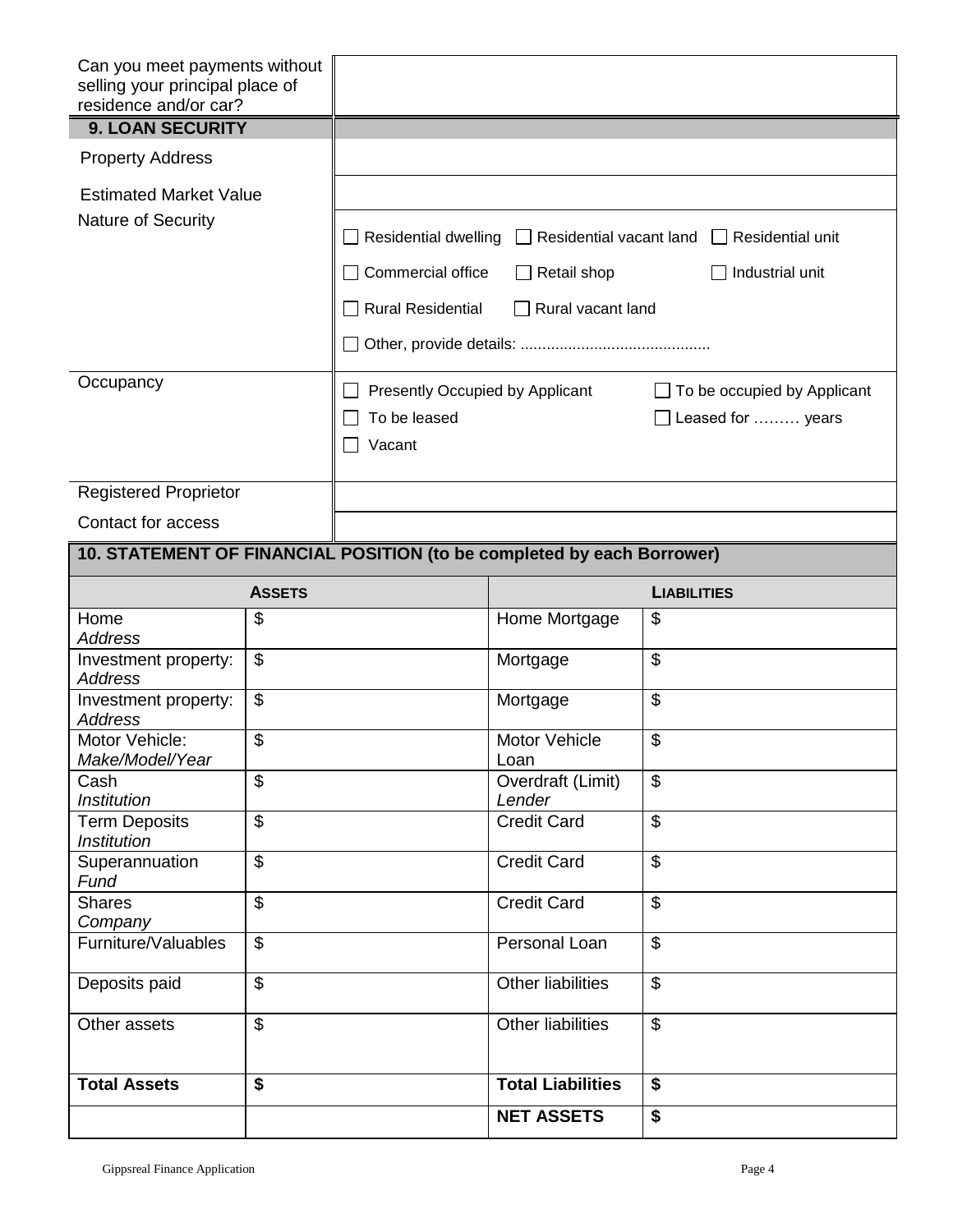| SUMMARY OF ALL EXISTING MORTGAGE, LOAN & CREDIT CARD OBLIGATIONS |                                 |                          |                                  |                                            |                 |                                    |  |
|------------------------------------------------------------------|---------------------------------|--------------------------|----------------------------------|--------------------------------------------|-----------------|------------------------------------|--|
| <b>LENDER NAME</b>                                               | <b>FACILITY</b><br><b>LIMIT</b> |                          | <b>CURRENT</b><br><b>BALANCE</b> | <b>MONTHLY</b><br><b>PAYMENT</b><br>S      | <b>DUE DATE</b> | <b>SECURITY</b><br><b>PROVIDED</b> |  |
|                                                                  |                                 |                          |                                  |                                            |                 |                                    |  |
|                                                                  |                                 |                          |                                  |                                            |                 |                                    |  |
|                                                                  |                                 |                          |                                  |                                            |                 |                                    |  |
|                                                                  |                                 |                          |                                  |                                            |                 |                                    |  |
|                                                                  |                                 |                          |                                  |                                            |                 |                                    |  |
|                                                                  |                                 |                          |                                  |                                            |                 |                                    |  |
| 11. STATEMENT OF INCOME (to be completed by each Borrower)       |                                 |                          |                                  |                                            |                 |                                    |  |
|                                                                  |                                 |                          |                                  |                                            |                 |                                    |  |
| <b>INCOME</b>                                                    |                                 |                          | <b>EXPENSES</b>                  |                                            |                 |                                    |  |
| Salary / Wages (PAYG)                                            |                                 | \$                       |                                  | <b>Basic Living</b><br>\$                  |                 |                                    |  |
| Net Profit (self -employed)                                      | $\mathfrak{S}$                  |                          |                                  | Rent                                       |                 | $\mathfrak{L}$                     |  |
| <b>Rental Income</b>                                             |                                 | $\overline{\mathcal{S}}$ |                                  | Communications                             |                 | $\overline{\mathcal{S}}$           |  |
| <b>Dividends</b>                                                 |                                 | $\overline{\mathcal{S}}$ |                                  | Education                                  |                 | $\overline{\mathcal{G}}$           |  |
| Superannuation                                                   |                                 | $\overline{\mathcal{G}}$ |                                  | <b>Utilities/Rates</b>                     |                 | \$                                 |  |
| Discretionary Income<br>(Trusts etc.)                            |                                 | $\mathfrak{S}$           |                                  | <b>Child Support</b>                       |                 | $\mathfrak{L}$                     |  |
| Other income                                                     |                                 | $\overline{\mathcal{S}}$ |                                  | Insurance                                  |                 | \$                                 |  |
|                                                                  |                                 |                          | Other expenses                   |                                            | \$              |                                    |  |
| TOTALS   \$                                                      |                                 |                          |                                  | $\boldsymbol{\mathsf{s}}$<br><b>TOTALS</b> |                 |                                    |  |
| 12. PRIVACY ACT - CONSENT BY APPLICANT FOR A LOAN                |                                 |                          |                                  |                                            |                 |                                    |  |

**The following consents are required under the provisions of the Privacy Act.** 

#### **These consents are required to ensure consumer privacy.**

The **Borrower(s)** named in the **Application** and whose signature is required below acknowledge that they have made an application for or offered to guarantee credit from **Gippsreal** and that **Gippsreal** and/or their solicitors or agents may:

- 1.) seek and use personal information provided by them; and
- 2.) seek and obtain access to personal information, documents and records as to the **Borrowers** (as defined in Gippsreal's security documents which includes Guarantors, Covenantors and others) from any source including government agencies, authorities, Courts and Tribunals,

for the purpose of confirming identities, assessing applications for credit, providing credit, pursuing defaults and enforcement action regarding that credit, and for direct marketing of products and services offered by **Gippsreal** or an organisation which is affiliated with or represents **Gippsreal**.

**Gippsreal** and their solicitors will hold the personal information provided by the **Borrowers** and the **Borrowers** can obtain and update such information by contacting **Gippsreal** which in some circumstances may incur a fee. The **Borrower** has the right to request not to receive direct marketing material.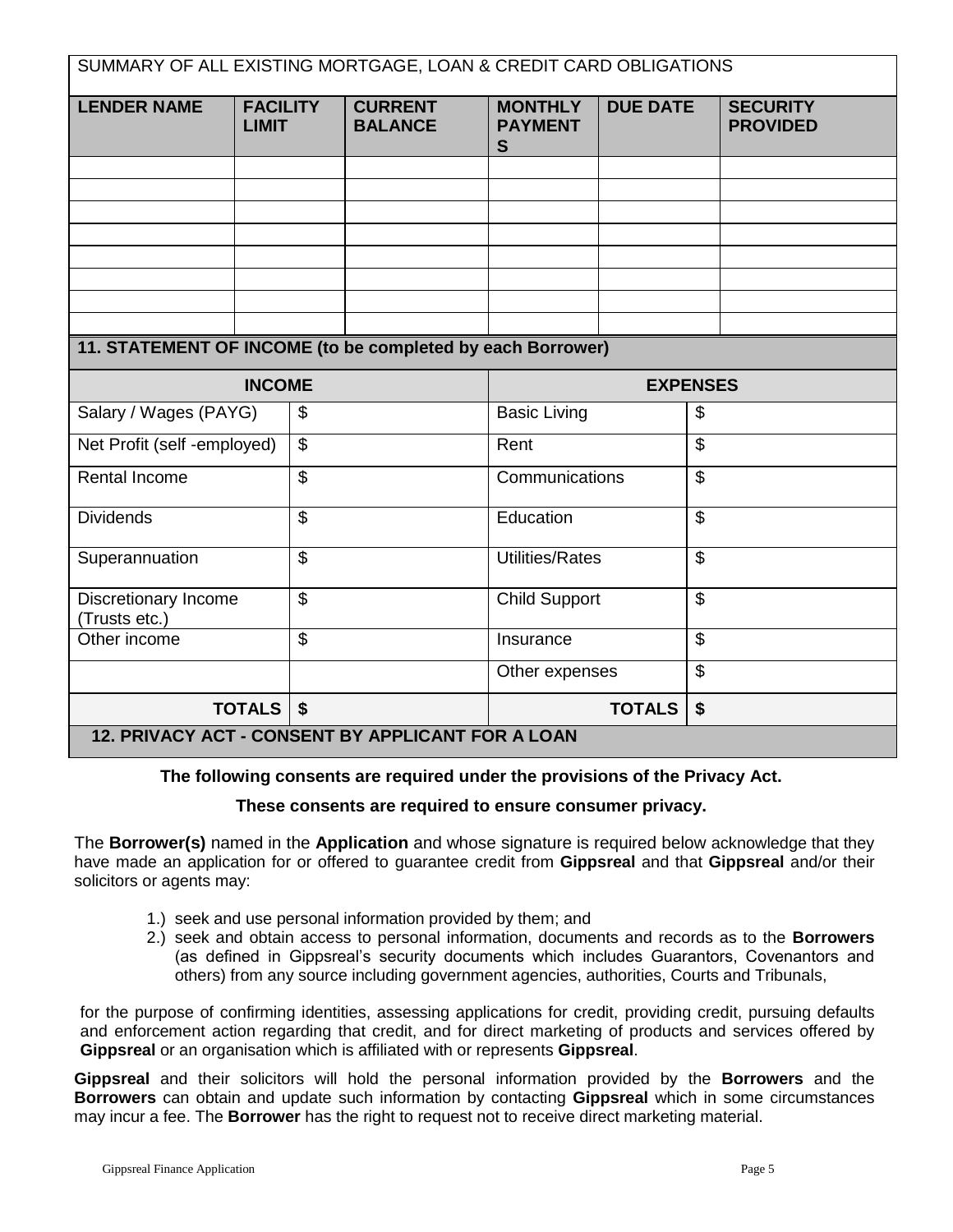Hard copy or electronic records of personal information are kept at **Gippsreal's** premises and on their computer systems or backed up off-site using trusted third parties. **Gippsreal's** premises is protected from unauthorised access through the use of alarms, cameras and security patrols, and our computer systems are protected from unauthorised access by firewalls, spam and anti-virus software. **Gippsreal** will use its best endeavours to ensure that the personal information is accurate, is not misused and treated confidentially at all times.

The **Borrower** agrees that **Gippsreal** and any other financier or manager who at any time provides or has any interest in the credit can do any of the following at any time (including after termination of the credit facility the **Borrower** or by **Gippsreal**, or satisfaction of my/our obligations under the credit facility).

- 1. **Commercial credit information:** Seek, obtain, share and use commercial credit information:
	- a. to assess an application for consumer credit or commercial credit;
	- b. to assist **Gippsreal** to exercise any rights it may have with regard the **Borrower;**
	- c. in all circumstances, where **Gippsreal** reasonably considers it will be beneficial to **Gippsreal**.
- 2. **Consumer information:** Seek, obtain, share and use consumer credit information:
	- a. to assess an application for consumer credit or commercial credit;
	- b. to assist **Gippsreal** to exercise any rights it may have with regard the **Borrower;**
	- c. in all circumstances, where **Gippsreal** reasonably considers it will be beneficial to **Gippsreal**.
- 3. **Collection of overdue payments:** Seek, obtain share and use a credit report about the **Borrower**  provided by any credit-reporting body to collect overdue payments from the **Borrower**.
- 4. **Exchange of information between credit providers:** Seek from and use or give to another credit provider (including without limitation any other credit provider who has lent money on the same security) any information about the **Borrower's** credit worthiness, credit standing, credit history*,*  details of account balances, quantum of interest rates, arrears, any other amounts owing at any juncture in the loan period, or credit capacity. In particular **Gippsreal** may provide a bank opinion on the **Borrower**.
- 5. **Exchange of information with advisers**: Seek, obtain from and use, or give to any broker, originator, financial consultant, accountant, lawyer, or other adviser or agent acting in connection with any financing provided or proposed to be provided to the **Borrower** any consumer or commercial credit information.
- 6. **Provide information to credit reporting bodies**: Give to a credit reporting body personal or commercial information about the **Borrower**. The information may include identity particulars; the fact that credit has been applied for and the amount; the fact that **Gippsreal** is a current credit provider; payments which become overdue; advice that payments are no longer overdue; advice that cheques drawn by the **Borrower** have been dishonoured; in specified circumstances that in the opinion of **Gippsreal** the **Borrower** has committed a serious credit infringement; and the credit provided to the **Borrower** by **Gippsreal** has been paid or otherwise discharged.
- 7. **Provide information for securitisation:** Disclose any report or personal information about the **Borrower** to another person in connection with funding financial accommodation by means of an arrangement involving securitisation.
- 8. **Provide information to Guarantors:** Provide information to any person who proposes to guarantee or has guaranteed repayment of any credit provided to the **Borrower**.
- 9. **Disclosure of personal information:** Disclose personal information about the **Borrower** to individuals or organisations involved in providing credit to the **Borrower**, or any other associate, agent, contractor or service provider of **Gippsreal** including, for example, investors, lenders, valuers, surveyors, debt collectors, process servers, stationary printing houses, mail houses, lawyers, accountants, real estate agents, identity agent or organisation, or people considering acquiring or taking an interest in the **Borrower's** business or assets.
- 10. **Enquiries of Government Agencies and Departments:** Make any and all enquiries of Government Agencies and Departments, including but not limited to taxation and revenue authorities and agencies (including the **Borrower's** taxation affairs of any kind).